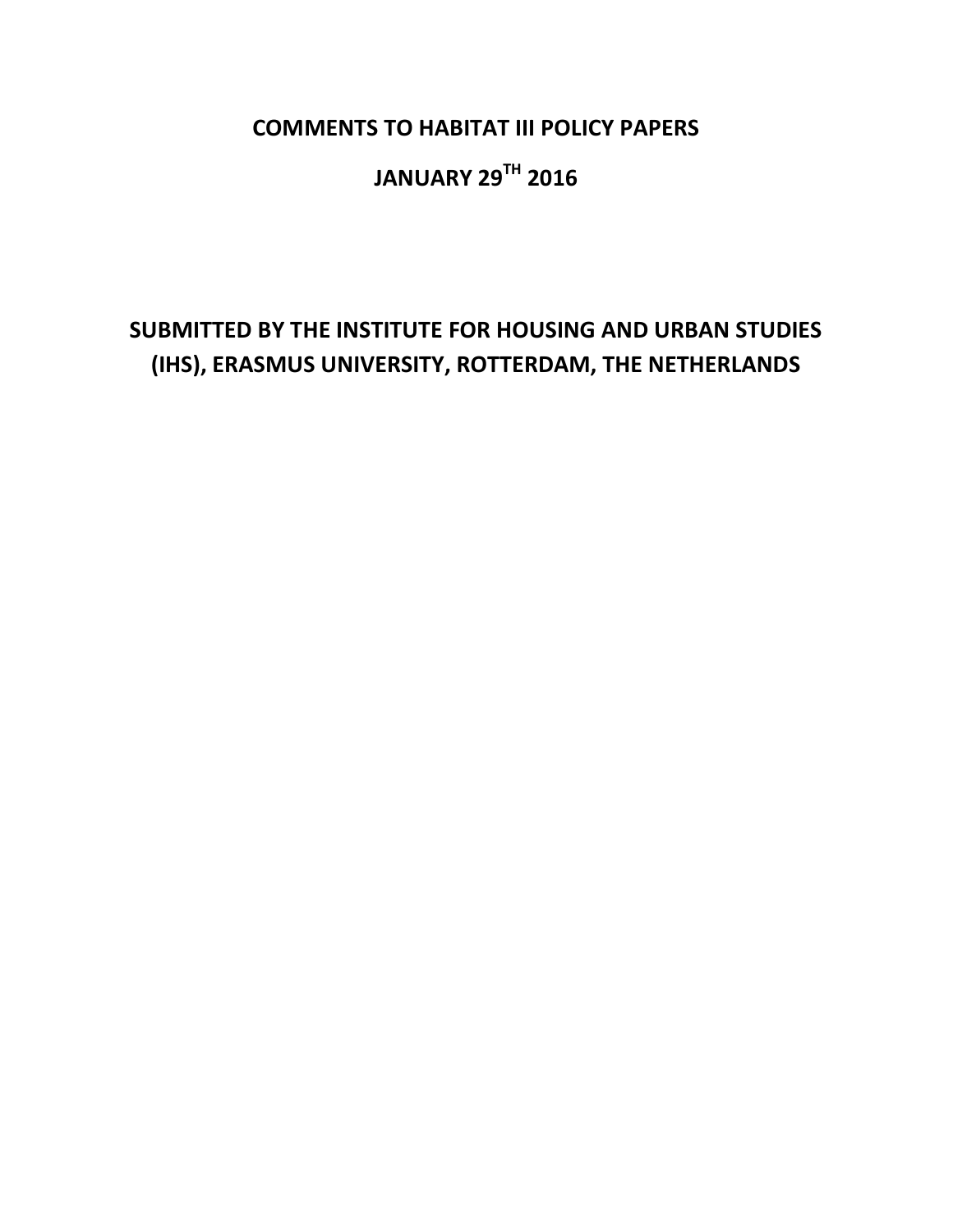## THE RIGHT TO THE CITY

| Par. & Page                      | Comments inclusive of a proposal for a text/key words or revised wording                                                                                                                                                                                                           |
|----------------------------------|------------------------------------------------------------------------------------------------------------------------------------------------------------------------------------------------------------------------------------------------------------------------------------|
| p.2 under<br>heading 1           | Consider substituting "Oligarchy" as it sounds too rhetoric                                                                                                                                                                                                                        |
| p.3 2 <sup>nd</sup><br>paragraph | All inhabitants Include: those living informally, on the streets                                                                                                                                                                                                                   |
| p.5 bullet<br>points             | Overall comment, the bullet points throughout the document are not exclusive, there<br>is very much overlap between the different components, also they are formulated at<br>different levels, some very micro level. Some macro level. Some are positive and some<br>are negative |
| p.6                              | What is the focus of RTTC? The problem of shrinking cities? Diverse and socially<br>integrated neighbourhoods. Are these a problem or a goal?                                                                                                                                      |
|                                  | Forced evictions: why specifically refer to women, it is a problem for all, but women are<br>more prone as they are more often at home when it happens, there are more FFH in<br>slums.                                                                                            |
|                                  | Green housing: is this an aim? It can lead to increased land prices and the poor being<br>pushed out.                                                                                                                                                                              |
|                                  | The problem of overtaking of public space by private sector/interests should be<br>addressed                                                                                                                                                                                       |
|                                  | Food security and expansion, what do they mean?                                                                                                                                                                                                                                    |
| p.7                              | Par.1.2 also offering rental option and sharing options for non-permanent city dwellers                                                                                                                                                                                            |
|                                  | Clarify "Land property, capturing plus value, mixed-use urban planning"                                                                                                                                                                                                            |
|                                  | Clarify "Diversity, land tenure conditions"                                                                                                                                                                                                                                        |
|                                  | Par. 1.3 resettlement sites often do not have those facilities and increasingly people are<br>pushed to resettlement in the periphery                                                                                                                                              |
| p.8                              | Protection of public space against market forces needs to be added                                                                                                                                                                                                                 |
| par 3.2, p.11                    | Upgrading first option, in case not possible then resettle, but then resettlement close to<br>original location                                                                                                                                                                    |
| Par. 3.3, p.12                   | Prioritization of historic districts and city centers as tourist location: is this negative?<br>Explain. Heritage conservation, tourist promotion and livelihood restoration can be<br>combined which can be positive for the RTTC                                                 |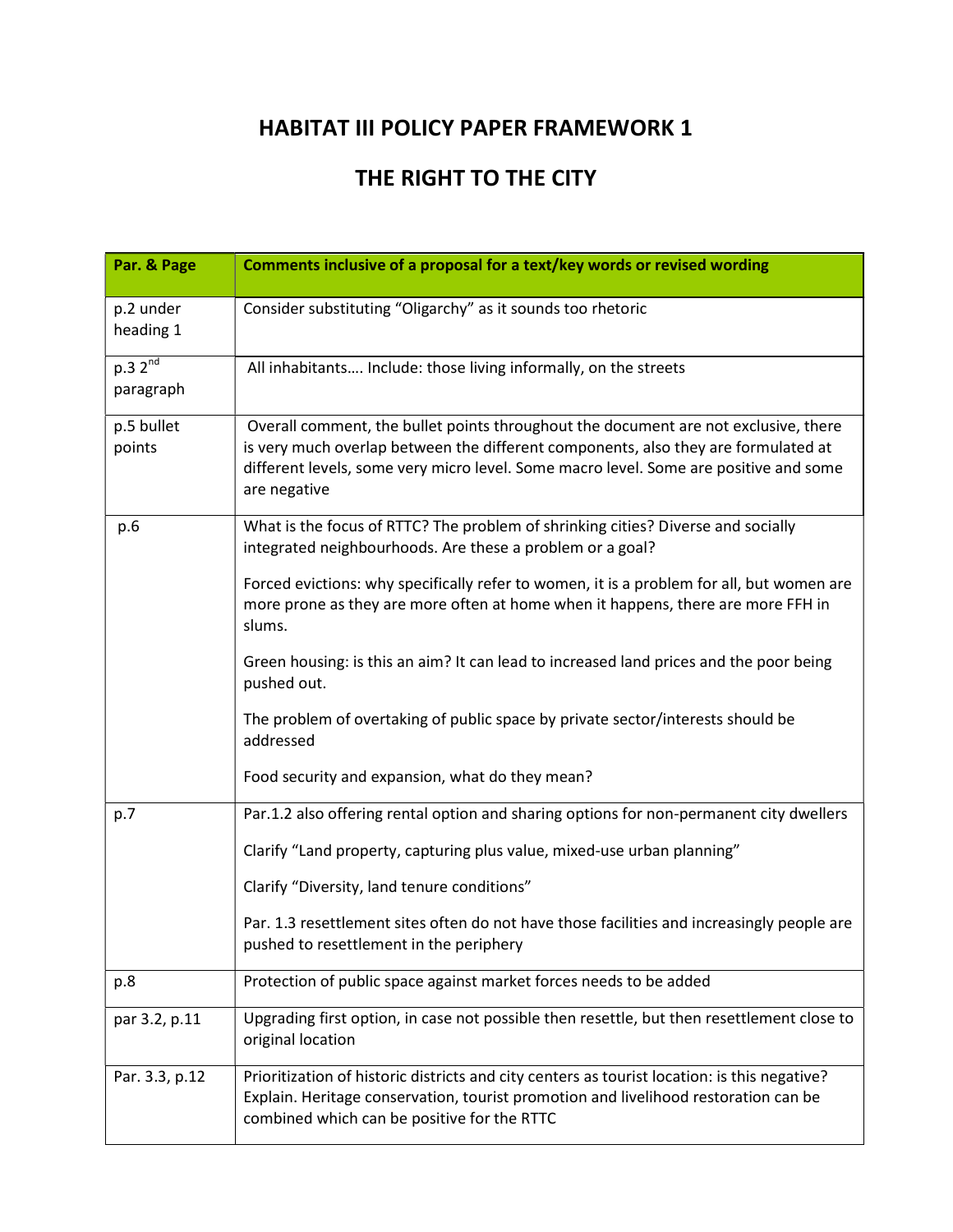| P.15          | Typo: IPDs= IDPs                                                                                                                |
|---------------|---------------------------------------------------------------------------------------------------------------------------------|
| par.5.5 p.16  | Green building: might increase land values and push out the poor, so also look for prop-<br>poor, low-cost solutions.           |
| par. 1.1 p.17 | To restrict the development of mega projects, or: to support projects hat do provide<br>opportunities particularly for the poor |
|               | ADD: Improve connectivity of in informal settlement with the rest of the city through<br>street led development (upgrading)     |
|               | Promote densification yes, but then not only for the poorer neighborhoods, but also for<br>the more wealthy neighborhoods.      |
| Par 1.2, p.18 | To promote urban mobility ADD: public transport that is affordable accessible and<br>sustainable                                |
| p.27          | Upgrading: improve workplaces in case of work at home, in case of resettlement<br>location and access to employment is crucial! |
|               | 3.2 living wage, what is that?                                                                                                  |
| Par. 5.1 p.31 | Explain the link to the RTTC                                                                                                    |

Reviewer: Maartje van Eerd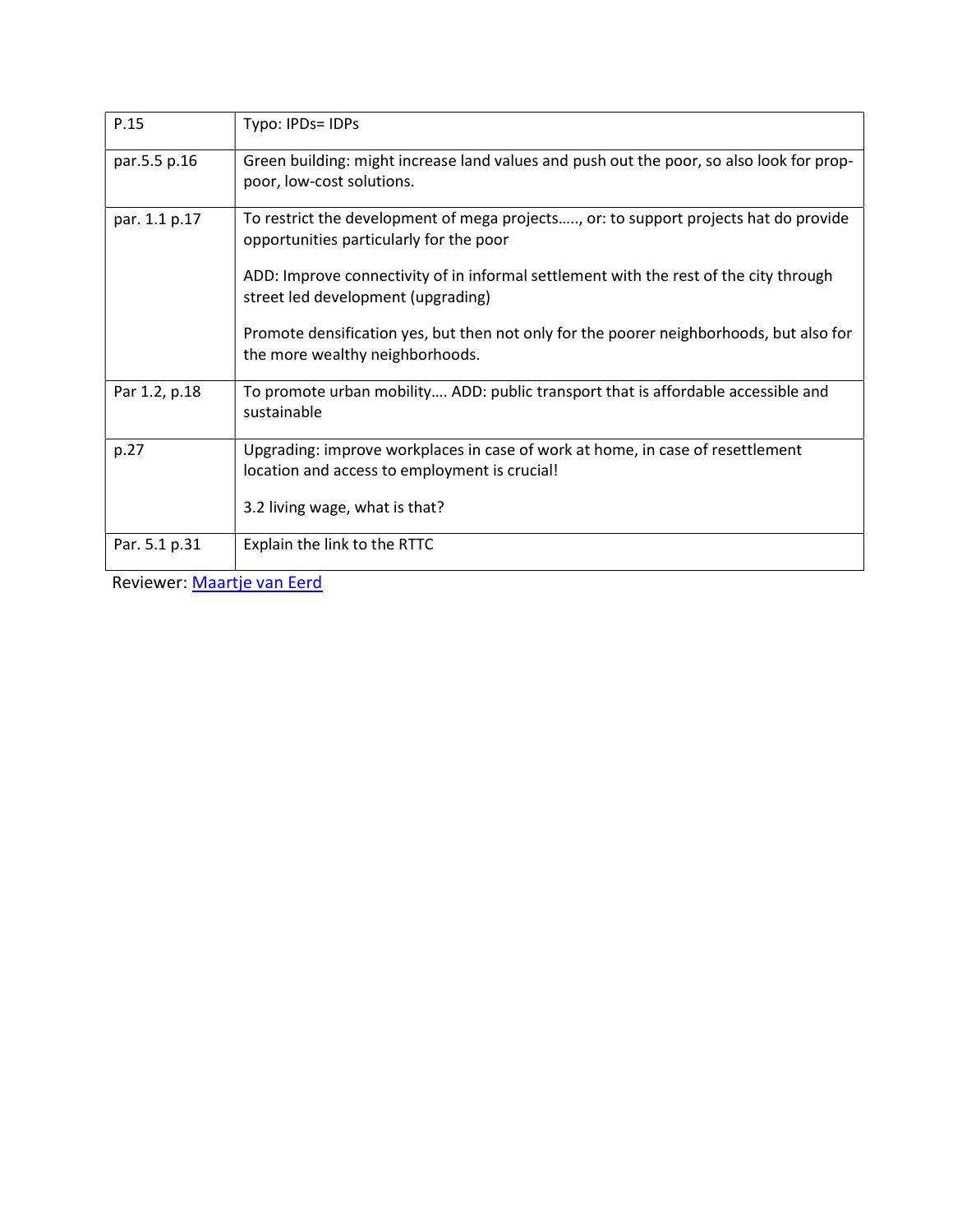### MUNICIPAL FINANCE AND LOCAL FISCAL SYSTEMS

| Par. & Page              | Comments inclusive of a proposal for a text/key words or revised                                                                                                                                                                                                                                                                      |
|--------------------------|---------------------------------------------------------------------------------------------------------------------------------------------------------------------------------------------------------------------------------------------------------------------------------------------------------------------------------------|
|                          | wording                                                                                                                                                                                                                                                                                                                               |
| Overview p.2             | Reference should also be made to the importance of accessing capital<br>markets and not just land-based instruments. This is also not<br>consistent with the fact that borrowing is mentioned on p.3 as one of<br>the key elements of municipal finance.                                                                              |
| Challenge 1 p.4          | The logic of clustering together 'rules of the game' and 'capacities' is<br>unclear. The two refer to very different sets of issues. 'Capacities'<br>seems to be a cross-cutting theme that affects all other key elements<br>of municipal finance.                                                                                   |
| Challenge 1 p. 9         | The 'special issues' appear all of a sudden without adequate<br>contextualization. No indication is given to their relation to the key<br>elements of municipal finance.                                                                                                                                                              |
| Challenge 1 p. 9         | Section on Public Private Partnerships should be reformulated as it<br>lacks clarity and focus.                                                                                                                                                                                                                                       |
| Priorities pp. 10-15     | All priorities mentioned are relevant but most are extremely general<br>and no critical assessment is made of what may prevent them from<br>being implemented. By way of illustration, 'commitment to<br>establishing and maintaining the rule of law', or 'increasing the supply<br>of capital in broader domestic capital markets'. |
| Implementation pp. 16-21 | There is no clear outline of implementation mechanisms and<br>potential barriers. Many issues mentioned in this section could be<br>seen as priorities and there are many overlaps between the two<br>sections.                                                                                                                       |

Reviewer: Alberto Gianoli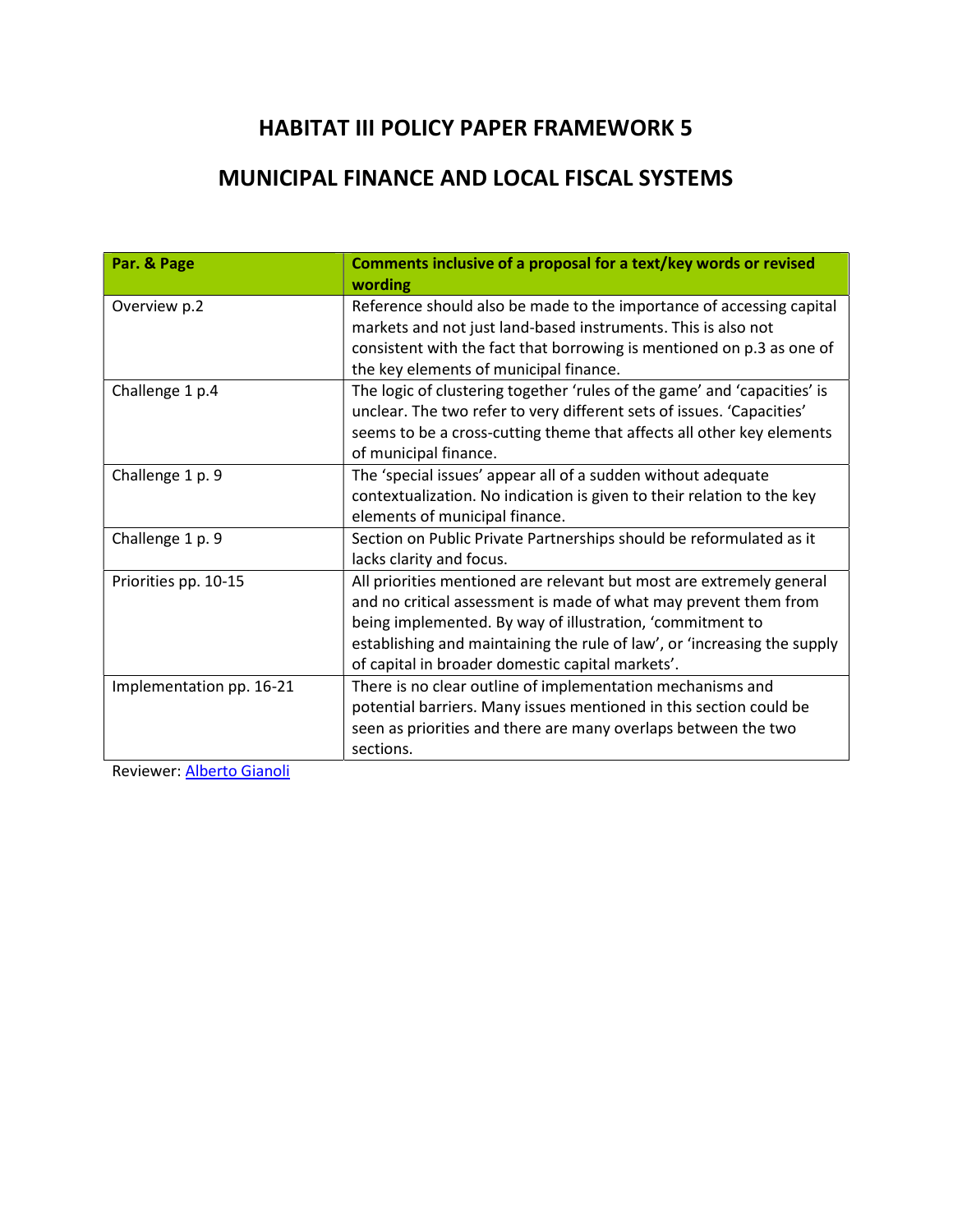#### URBAN ECONOMIC DEVELOPMENT STRATEGIES

| Par. & Page                                  | Include explanation/your<br>motivation behind your<br>inputs                                                                                                                  | Comments inclusive of a proposal for a text/key words<br>or revised wording                                                                                                                                                     |
|----------------------------------------------|-------------------------------------------------------------------------------------------------------------------------------------------------------------------------------|---------------------------------------------------------------------------------------------------------------------------------------------------------------------------------------------------------------------------------|
| 1.3: p3&5<br>1.4: p6<br>2.2, p12<br>3.2: p18 | Labour market failure is not<br>implicitly addressed. Weak<br>mobility between informal<br>and formal jobs may be<br>hampered by labour market<br>failure. This may result in | p.3. Change sentence in the first para: There are three<br>challenges,  and to mobility between formal and<br>informal jobs may be hampered.<br>Page 5: add something about structural vs temporary<br>informality and poverty. |
| 3.3                                          | structural forms of<br>informality and poverty.                                                                                                                               | Page 12: add how to enable labour markets to work<br>(education, discrimination, legalisation, )<br>Page 18. Add how to address labour market failure                                                                           |
| 1.3, p3& 10<br>2.7: p16                      | A fourth challenge is that<br>urban economies are<br>strongly influenced by the<br>international economy. This                                                                | Section 1.3. Add that cities can't be expected to solve<br>employment issues in isolation, due to the<br>(inter)nationalisation of economies. Some comments on<br>page 10 may need a more careful formulation.                  |
| 3.2: p19<br>3.3                              | is only mentioned on page<br>17 (implementation).<br>Page 10 overstates the                                                                                                   | Page 16: (inter)national networks of cities and other<br>actors are not addressed, but are a core part of<br>economic governance!                                                                                               |
|                                              | importance of local<br>governments in local<br>economic development.                                                                                                          | Page 19/20: add city networks                                                                                                                                                                                                   |
| 1.4: $p 6 2.1$ :<br>p.9<br>3.2: p19          | This does not fully address<br>why labour markets fail. The<br>need for integration and<br>social economic networking,                                                        | Page 6 & 9: add failure of labour markets. Cities also<br>derive strength from social networking and integration.<br>Connectivity has physical and social connotations.                                                         |
| 3.3                                          | beyond physical<br>connectivity, may be<br>stressed a bit more.                                                                                                               | Page 19/20: add the development of knowledge<br>networks                                                                                                                                                                        |
| 1.5, p7                                      | Cities compete in different<br>sectors, demanding different<br>locational factors.                                                                                            | Successful competitiveness may also depend on tacit<br>knowledge networks and creation. Core is that locational<br>factors are city specific.                                                                                   |
| 1.6, p7<br>2.7, p16                          | The sections are government<br>centred. Private and civil<br>stakeholders are hardly                                                                                          | Page 7; add private stakeholders<br>Page 8: add private and civil sector capacity                                                                                                                                               |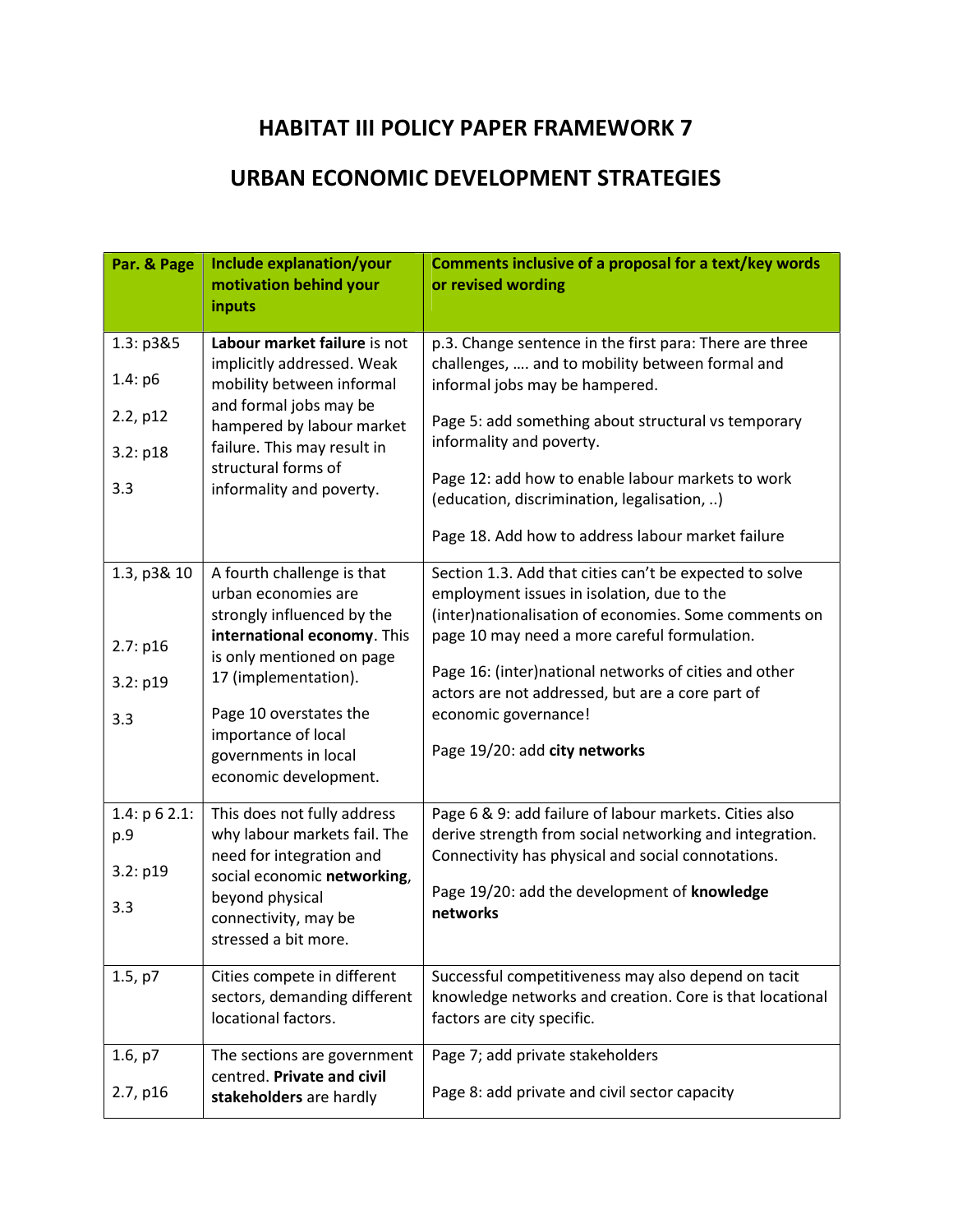| 3.2, p19<br>3.3 | mentioned, but also need<br>competences and a voice in<br>order to participate | Page 16: capacity, expertise and a VOICE of private, civic<br>and intermediary actors (such as chambers of<br>commerce) is also needed |
|-----------------|--------------------------------------------------------------------------------|----------------------------------------------------------------------------------------------------------------------------------------|
|                 |                                                                                | Page 19/20: add competence building of intermediate<br>actors                                                                          |

Overall it is a solid and well informed paper. As expected, it reflects consensus building and a local government focus, which takes away some depth and perspective.

Capacity building of other actors within a city and of networks between cities are hardly addressed. Also, private and civil sector initiatives in urban economic development (such as CSR) are not acknowledged. Tacit issues, such as knowledge networks and discrimination in labour markets, deserve more attention as well.

Reviewer: Jan Fransen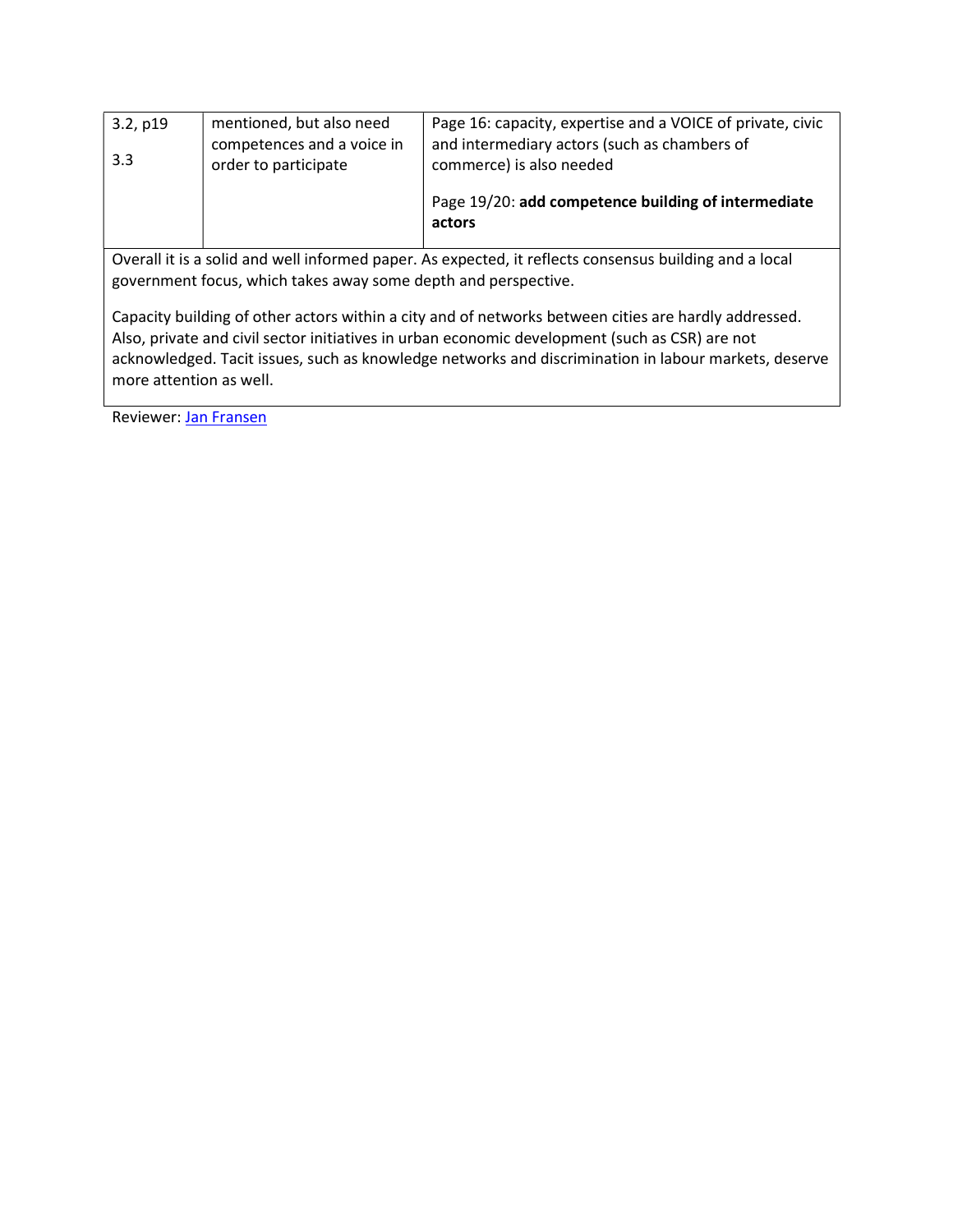#### URBAN ECOLOGY AND RESILIENCE

| Par. & Page                    | Include explanation/your<br>motivation behind your inputs                                                                                                                                                                                                                                                                                                                                                                                                                                                                                                                                                | <b>Comments inclusive of a proposal for a text/key</b><br>words or revised wording                                                                                                                                                                |
|--------------------------------|----------------------------------------------------------------------------------------------------------------------------------------------------------------------------------------------------------------------------------------------------------------------------------------------------------------------------------------------------------------------------------------------------------------------------------------------------------------------------------------------------------------------------------------------------------------------------------------------------------|---------------------------------------------------------------------------------------------------------------------------------------------------------------------------------------------------------------------------------------------------|
|                                |                                                                                                                                                                                                                                                                                                                                                                                                                                                                                                                                                                                                          |                                                                                                                                                                                                                                                   |
| Introduction<br>(Pag.2)        | There is a disproportionate<br>attention to the effects of<br>flooding/water scarcity when<br>discussing climate change<br>issues. Albeit their key<br>importance, many scholars<br>acknowledge the existence of a<br>multiplicity of hazards and it's<br>their compounded effect that<br>leads to extreme loss and<br>damage to humans as well as<br>biodiversity.                                                                                                                                                                                                                                      | Third paragraph: add figures for other hazards like<br>heath stress, extreme cold, landslides, coastal<br>erosion, among others.                                                                                                                  |
|                                | New infrastructure is important,<br>but the upgrade of existing and<br>old infrastructure with<br>ecological and resilience<br>principles in mind even more<br>SO.                                                                                                                                                                                                                                                                                                                                                                                                                                       | Fourth paragraph: add upgrading of existing and<br>old infrastructure with ecological and resilience<br>principles.                                                                                                                               |
| <b>Key Concepts</b><br>(Pag.1) | In the context of urban ecology<br>and urban planning, urban<br>ecosystems are regarded as<br>embedding both human built<br>and ecological infrastructure<br>(Gómez-Baggethun et al., 2013;<br>Cadenasso and Pickett, 2008).<br>Urban ecosystems include all<br>vegetation, soil, and water<br>covered areas that may be<br>found in urban and peri-urban<br>areas at multiple spatial scales<br>(building, neighborhood, city,<br>region), including parks,<br>cemeteries, lawns and gardens,<br>green roofs, urban allotments,<br>urban forests, single trees, bare<br>soil, abandoned or vacant land, | Suggest using the wording "urban ecosystems"<br>with the provided definition rather than urban<br>ecology, which, at least in the definition provided<br>in the draft, does not qualify what the urban is in<br>relationship to its surroundings. |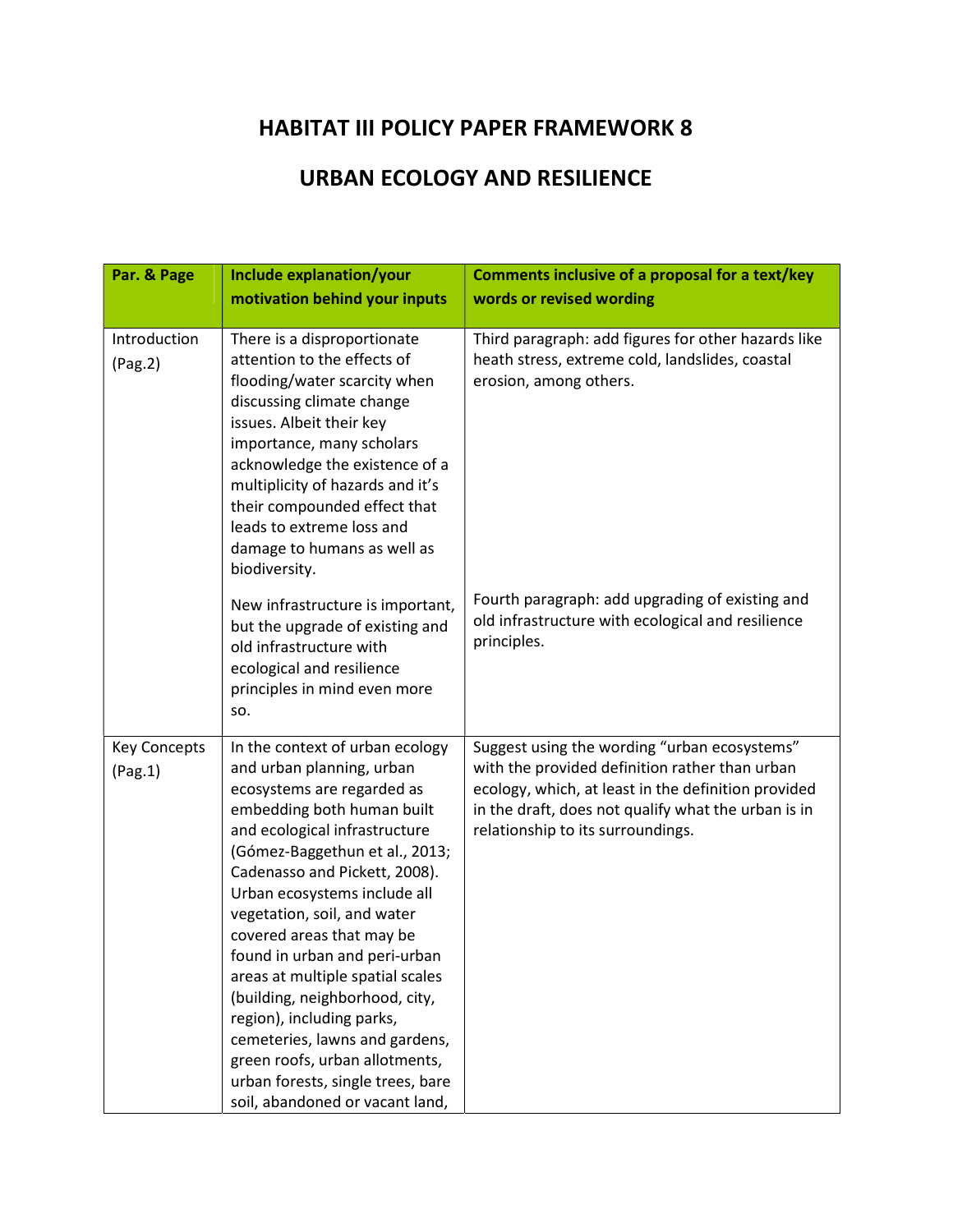|                                                                                                      | wetlands, streams, rivers, lakes,<br>and ponds (Gómez-Baggethun<br>et al., 2013).                                                                                                                                                                                                                                                                                                                                                                                                                                                                                                           |                                                                                                                                                                                                                                                                                                                                                                                  |
|------------------------------------------------------------------------------------------------------|---------------------------------------------------------------------------------------------------------------------------------------------------------------------------------------------------------------------------------------------------------------------------------------------------------------------------------------------------------------------------------------------------------------------------------------------------------------------------------------------------------------------------------------------------------------------------------------------|----------------------------------------------------------------------------------------------------------------------------------------------------------------------------------------------------------------------------------------------------------------------------------------------------------------------------------------------------------------------------------|
| <b>Key Concepts</b><br>(Pag.3)                                                                       | We currently face more variable<br>environments with greater<br>uncertainty about how<br>ecosystems will respond to<br>human use. We know that<br>ecological regimes can be<br>subject to sharp regime<br>changes, which may more easily<br>occur if the resilience has been<br>reduced as consequence of<br>human activity. In some cases<br>these shifts may be irreversible<br>(or too costly to reverse. These<br>changes may have great<br>impacts on human wellbeing,<br>therefore the capacity of self-<br>repair of ecosystems can no<br>longer taken for granted (Folke,<br>2004). | Suggest to be cognizant of the possibility that, in<br>the case where important regime shifts happen (a<br>field of growing interest for scientists) continuous<br>survival, adaptation and more importantly growth<br>in the face of disturbance may not granted for<br>humans when it is not for ecosystems that they<br>depend on. The term "growth", hence, should be<br>put |
| Key concepts<br>(par.6)                                                                              | Based on the comment to par.1                                                                                                                                                                                                                                                                                                                                                                                                                                                                                                                                                               | The draft should talk about urban ecosystem and<br>resilience in tandem "urban ecosystem resilience"                                                                                                                                                                                                                                                                             |
| Challenges<br>b. Review /<br>analysis of key<br>publications /<br>documents<br>(pag.7)<br>Par. 1.b.7 | More than cultural constraints,<br>it is more appropriate to talk<br>about different cultural<br>framings.                                                                                                                                                                                                                                                                                                                                                                                                                                                                                  | Understanding how the decision-making of<br>societies at risk is embedded in culture, and how<br>intervention measures acknowledge, or neglect,<br>cultural settings.                                                                                                                                                                                                            |
| Challenges<br>1.b.1<br>Governance                                                                    | With the increasing importance<br>of market led development and<br>the decentralisation of political<br>functions to local governments,<br>cities have been put at the<br>forefront of neoliberalisation<br>and increasingly made<br>responsible for accomplishing<br>international competitiveness.<br>Most of these efforts to<br>stimulate a marketable city<br>through megaprojects reinforce<br>urban spatial and social                                                                                                                                                               | Add pullet point on the interplay between new<br>governance patters where market forces driven by<br>international capital are perpetrating urban spatial<br>and social injustices, through green-infrastructure<br>and mixed-use developments. This indeed stifles<br>transformation and new approaches to<br>development.                                                      |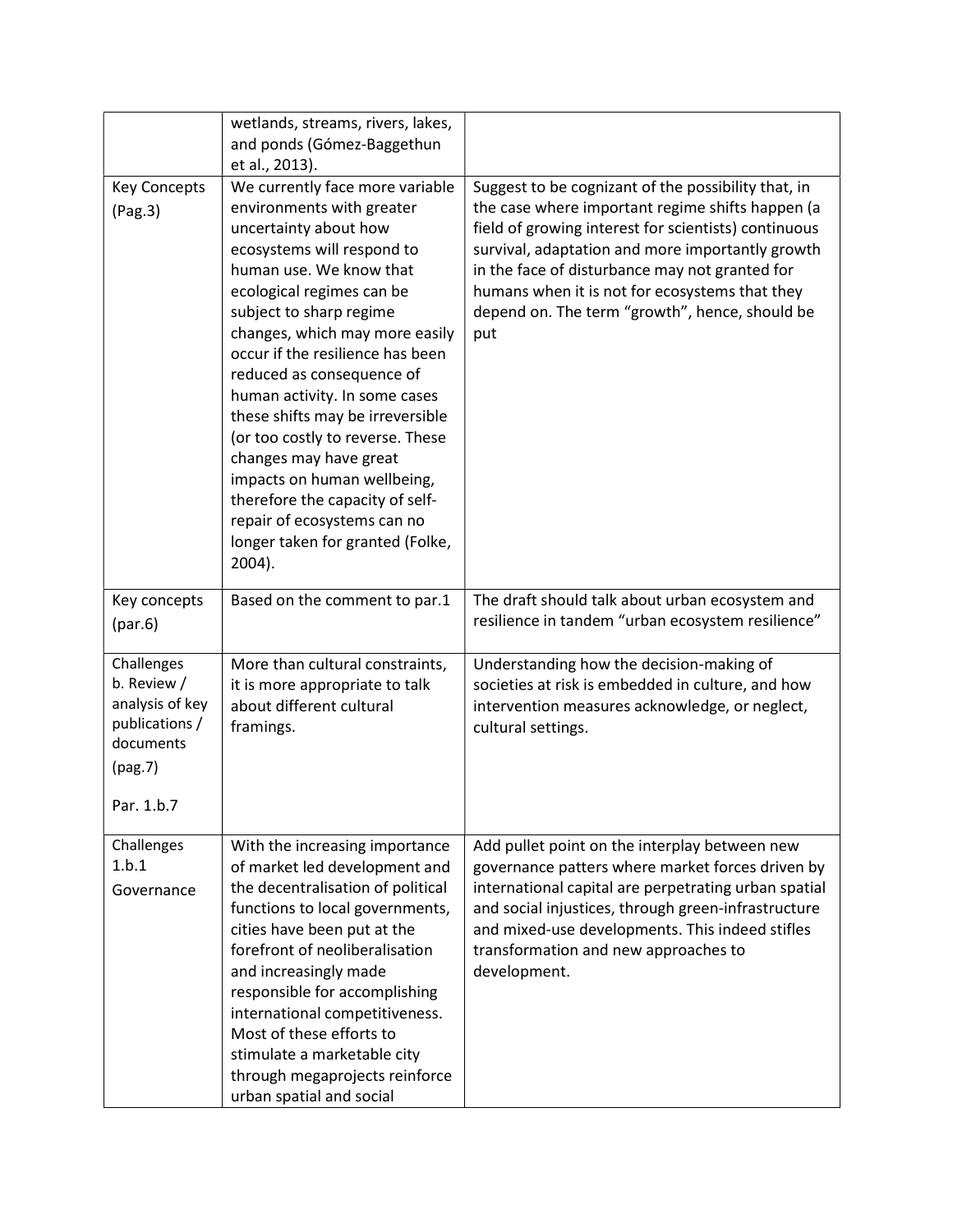|                                                                  | injustices. Many of these<br>megaprojects are precisely<br>those that want to foster green-<br>infrastructure and mixed-use<br>developments (Strauch et al.,<br>$2015$ ).                                                                                                                                                                                    |                                                                                                                                                                                                                                                                                                                                        |
|------------------------------------------------------------------|--------------------------------------------------------------------------------------------------------------------------------------------------------------------------------------------------------------------------------------------------------------------------------------------------------------------------------------------------------------|----------------------------------------------------------------------------------------------------------------------------------------------------------------------------------------------------------------------------------------------------------------------------------------------------------------------------------------|
| Priorities<br>Par. 2.b.1<br>Pag. 10                              | The agency that cities (or<br>networks of cities) can have in<br>spurring transformations<br>beyond neoliberal models of<br>development and in terms of<br>challenging the environmental<br>and social wrong doing of the<br>agri-oil-consumer product<br>multinational organizations they<br>host needs to be acknowledged<br>and encouraged more strongly. | Add a point that urban actors should be developing<br>and testing new autonomous governance<br>structures that enable transformations beyond<br>neoliberal models of development and in terms of<br>challenging the environmental and social wrong<br>doing of the agri-oil-consumer product<br>multinational organizations they host. |
| Implementati<br>on point c.<br>pag. 17 and<br>Annex <sub>3</sub> | Consider frameworks that<br>suggest measuring resilience by<br>estimating the costs it takes to<br>go through a shock (ex-post and<br>ex-ante) as illustrated in Bené<br>(2013) Towards a Quantifiable<br><b>Measure of Resilience</b>                                                                                                                       | Add consideration of costs estimation (ex-post and<br>ex-ante).                                                                                                                                                                                                                                                                        |

Reviewer: Veronica Olivotto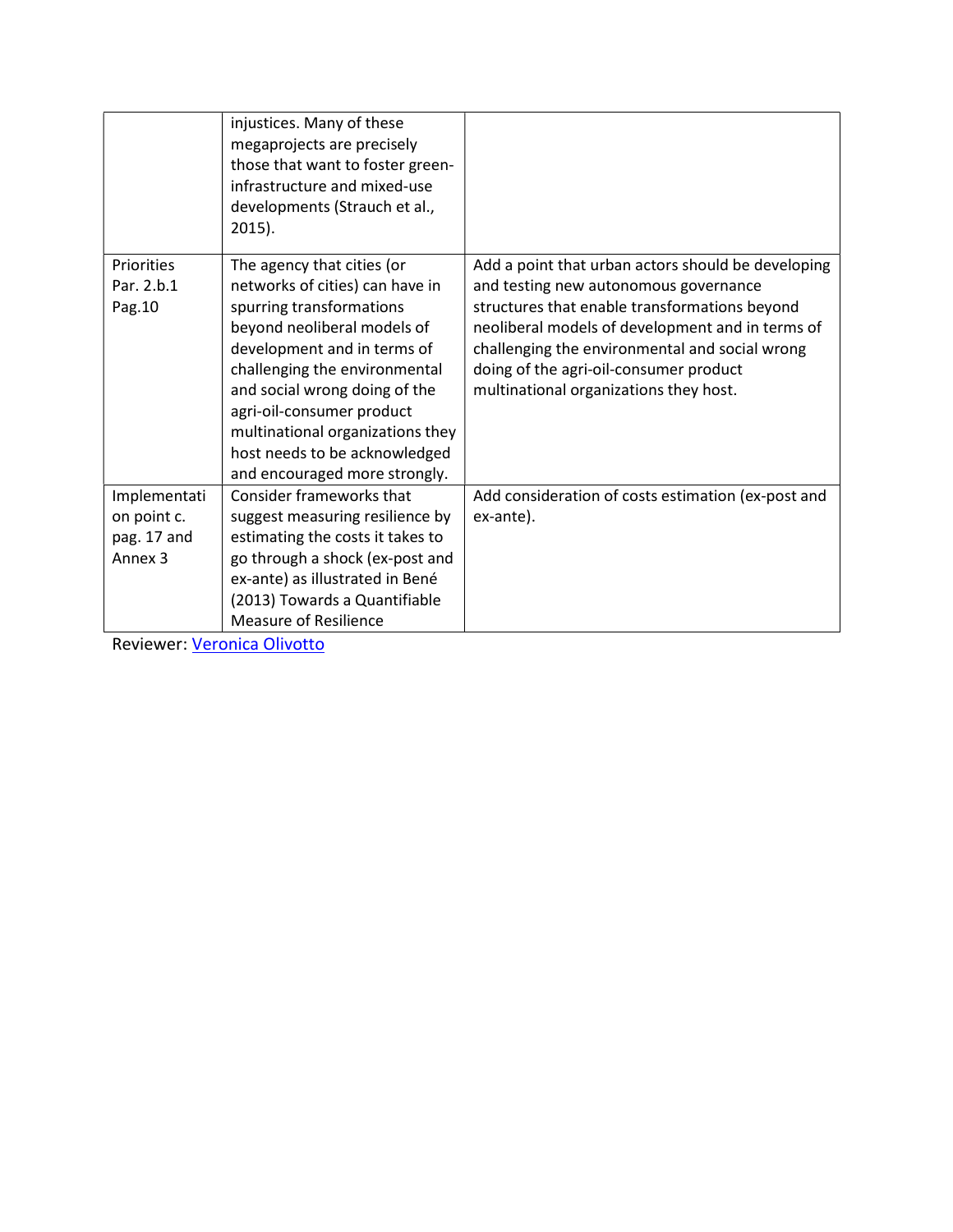#### HOUSING POLICIES

| Par. & Page                      | Formulate your comments by including a proposal for a text/key words or revised                                                                                                                                                                                                                                                                                                                  |
|----------------------------------|--------------------------------------------------------------------------------------------------------------------------------------------------------------------------------------------------------------------------------------------------------------------------------------------------------------------------------------------------------------------------------------------------|
|                                  | wording                                                                                                                                                                                                                                                                                                                                                                                          |
| (para. 2<br>pag. 5)<br>1.1       | "It is estimated that only 63% of the world population had improved sanitation access in<br>2010, and is projected to increase only to 67% by 2015."<br>This information should be updated if data is available in enough countries.                                                                                                                                                             |
| Pag 5                            | "Migrants often settle in urban areas and recent studies indicate that migrants are<br>disproportionately represented among the urban poor in many informal settlements."<br>What is meant by migrants, which kind of migrants?                                                                                                                                                                  |
| (Page 6<br>para. 1)<br>1.2       | Building standards are also made inadequate (or ineffective) through evasion of application<br>of standards and through corruption that allows this to happen. Transparency is required.<br>The same applied to building permits procedures.                                                                                                                                                     |
| (Page 7<br>para. 2)<br>1.3       | It would be useful to have an explanation of what the importance of the mortgage debt-to-<br>GDP ratio is.                                                                                                                                                                                                                                                                                       |
| Page 11<br>d. List of<br>targets | According to what is said at the beginning of the policy paper (p. 4):<br>"Equally important, evidence questions the degree to which the international community ac<br>tually met the MDG slumupgrading target. The United Nations Human Settlements Progra<br>mme (UNHabitat) has recognized that these goals were set too low and were achieved<br>by the activities of China and India alone" |
|                                  | Targets then should be less aggregated and set in such a way that progress of regions and<br>individual countries is monitored.                                                                                                                                                                                                                                                                  |
| d. List of<br>targets<br>(cont.) | - Reduce by 20% the population living in inadequate housing by 2030 (in a slum, adequate<br>housing is deemed to include access to water and sanitation, sufficient space, durable<br>structure and secure tenure)                                                                                                                                                                               |
|                                  | Suggest to include open spaces (green areas) access to services (schools, health centres)                                                                                                                                                                                                                                                                                                        |